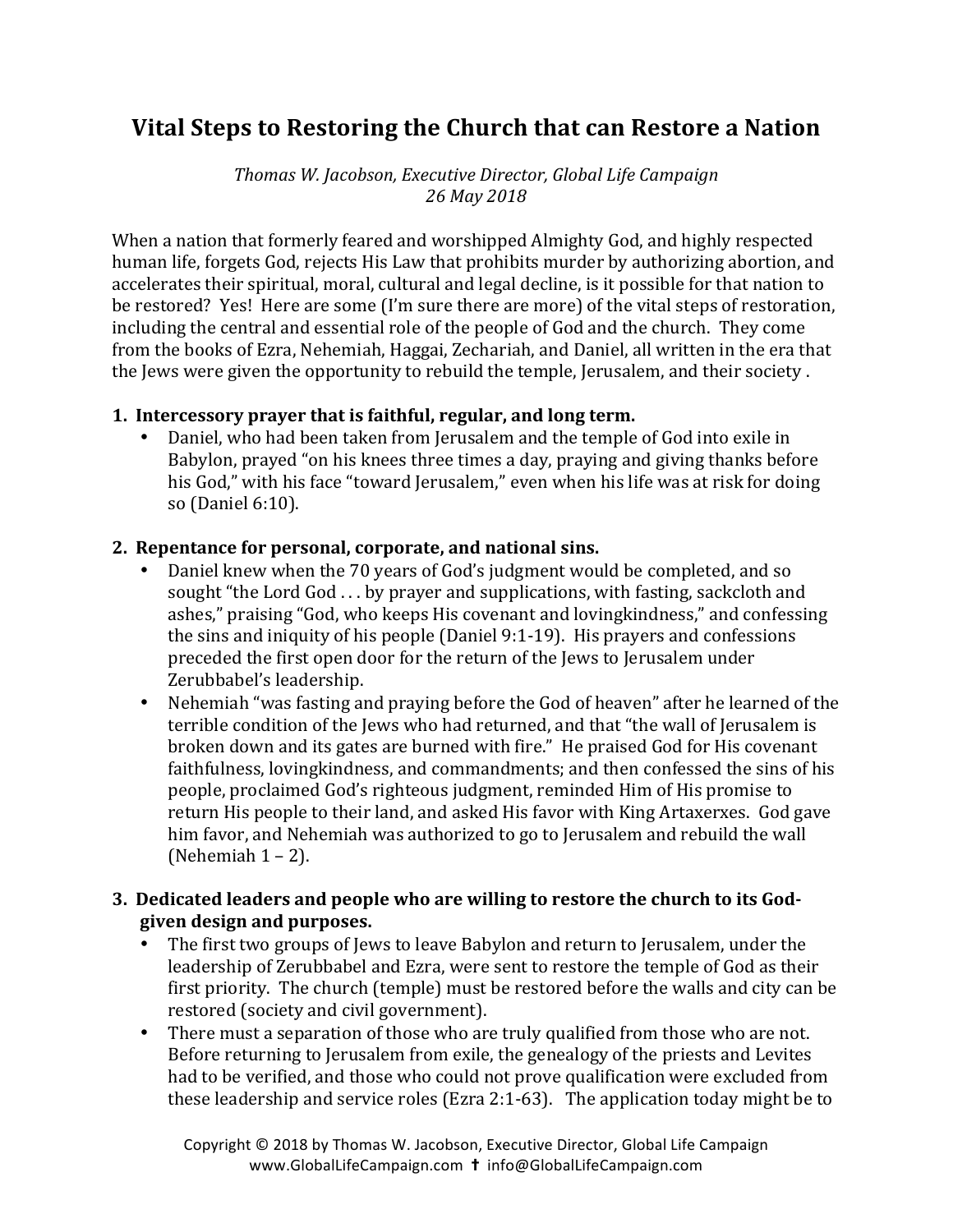allow only spiritual leaders who meet Scriptural qualifications, and people who are truly born again and submitted to the Lordship of Christ and the Word of God.

## **4.** The first goal of the leaders and people of God must be to restore true worship.

When the first large group of Jews  $(42,360 \text{ who were mostly priests and Levites})$ , arrived in Jerusalem, the first priority was to rebuild the altar and restore true worship of God, with sacrifices, singing, "praising and giving thanks" (Ezra 3:1-5, 11). As long as they continued in true worship, the work succeeded. However, when they became discouraged because of their enemies, they stopped building the temple and stopped worship (Ezra 4).

### **5.** Put restoring the church as a top priority – here the role of the prophet is vital, and protection and support from key government leaders may also be vital.

- To persuade the people of God to rebuild the temple of God, even in the face of enemy opposition, God sent the prophets Haggai and Zechariah to exhort, correct, encourage, inspire and teach them - and so they "arose and began to rebuild the house of  $God''$  (Ezra  $5:1-2$ ; Haggai 1).
- Daniel, a top leader in King Cyrus' government, must have been the one to inform the king of Jeremiah's prophesy. He likely also wrote and sent, in the king's name, the "proclamation throughout all his kingdom" that God had "appointed" him "to build Him a house in Jerusalem," authorizing "all His people" to return to Jerusalem for this purpose (Ezra 1:1-3; Daniel 6:28). When enemies attempted to stop the rebuilding of the temple during King Darius' reign, it was likely Daniel who searched the archives and found the "Memorandum" from King Cyrus authorizing the rebuilding, and Daniel probably wrote the letter for King Darius reauthorizing the work on the temple, providing for it, and threatening death to those who opposed (Ezra 5:6 – 6:12).

### **6.** Restore the Lord's Day (Sabbath for Jews and some denominations) as holy – at least for the people of God.

- The Jews who returned to Jerusalem to rebuild the temple and city restored the observance of the Sabbath Day (Nehemiah 9:14; 10:31; 13:15-22).
- Keeping one community-wide day holy to the Lord and as a day of rest is a principle that God imputed in creation (Genesis 2:2-3), about  $2,500$  years before He gave His Law to Moses. The Law of God also requires taking a Sabbath Day rest (Exodus 20:8-11), though this was changed to Sunday, the Lord's Day, for followers of Jesus Christ by the power of His resurrection (John 20:1-26; Matthew 28:1-10; Mark  $16:1$ -8; Luke 24:1-49).
- It does not appear possible to maintain the reverential fear of God or honor of His Word above all gods, people and writings without keeping the Sabbath or Lord's Day holy as a community – a reality evident from the history of ancient Israel, and more recently from the United States and many other nations.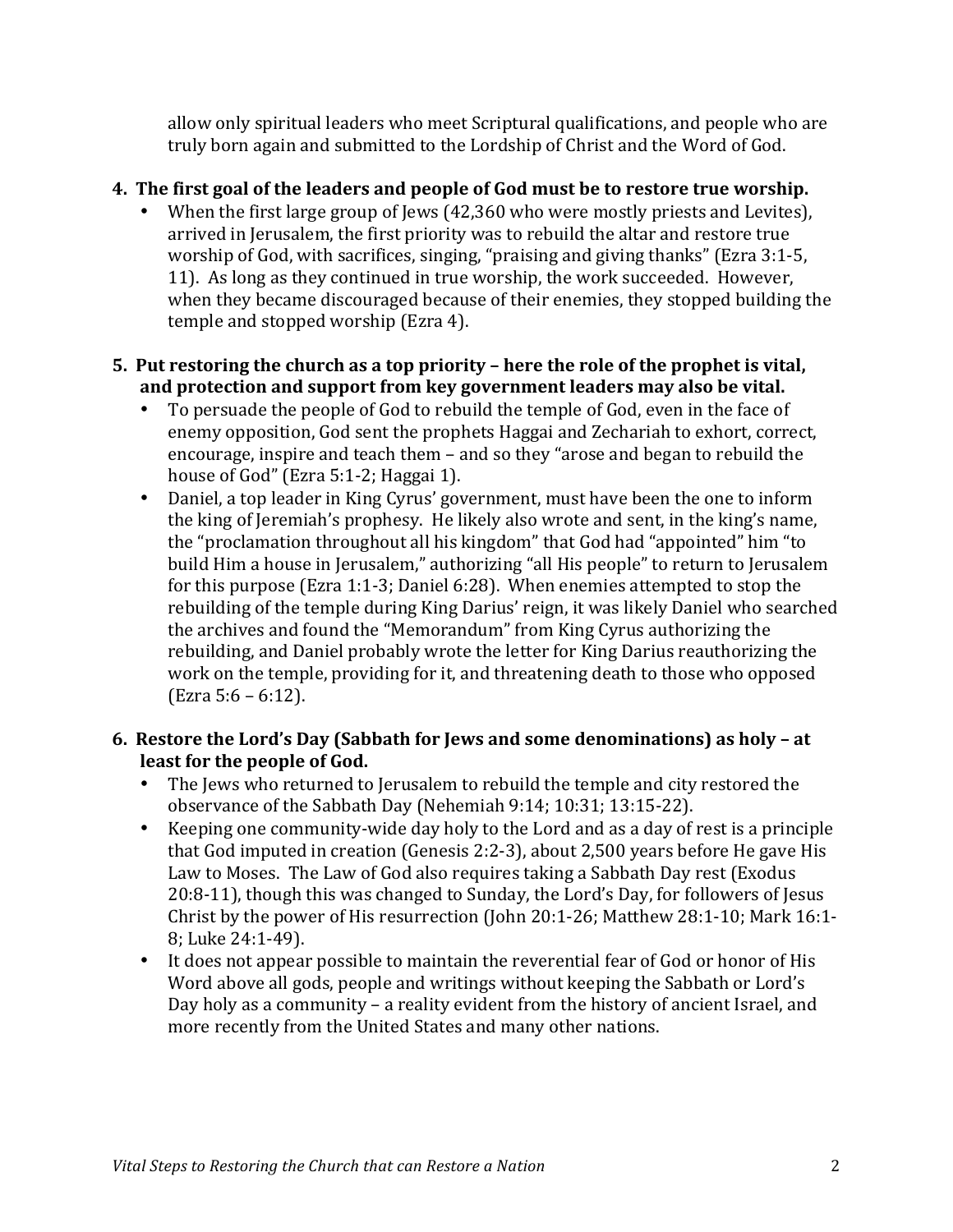- **7.** Clergy set their heart to study, practice, and teach the Scriptures, including the Law of God, the Prophets, Gospel, and teachings of Scripture regarding matters of righteousness and justice that pertain to the church, society and government, and then teach the people of God, including those who would serve in government. By doing so, the church will be restored as "the pillar and support of the truth" (I **Timothy 3:15).** 
	- "Ezra had set his heart" to do this, and he and his fellow priests taught the people of God, including "magistrates and judges" he appointed by authority of the king (Ezra 7:10, 25; Nehemiah 8:1-13, 18).
	- In any matter of public policy, civil society, or justice, the people need to know the commandments, Law, principles and teachings God has given in both the Old and New Testaments, in order to have an accurate understanding of His will regarding the particular issue. To see the issue as God sees it is to see the true reality, enabling us to live in truth and right relationship with Him and each other. To teach, speak, and live out the Truth of Scripture in society, pertaining to issues affecting society, establishes the church as "the pillar and support of the truth" (I Timothy 3:15).

## **8.** As a priority, address matters of justice and righteousness within your sphere of authority.

- God gave His Law to tell us how to live in right relationship with Him and our fellow man, to give us correct discernment about good and evil, and to provide a fixed standard for justice. After He made possible the return of the Jews to Jerusalem and Judah, they were committing many injustices against each other. So God spoke through the prophet Zechariah, commanding their civil leaders to "Dispense true justice," and for everyone to "practice kindness and compassion." Regarding specific offenses, He commanded them to "not oppress the widow or the orphan (the fatherless), the stranger or the poor," and not to "devise evil in your hearts against one another" (Zechariah  $7:8-10$ ). Today, the fatherless and orphan include babies at risk of being aborted, and a woman considering abortion, or medical professionals and others advocating for abortion, or lawmakers making policies authorizing abortion, are each one "devising evil in their hearts against an innocent child in the womb" (paraphrase). Abortion is injustice!
- When the people and leaders know what God says about particular matters of righteousness (living in right relationship to God or people) and justice (addressing violations of the Law of God that caused harm to people), and at least most are committed to walking in His ways, then there can be one righteous standard that is upheld at home, school, work, government, and in the courts. Otherwise, the possibilities of injustice are unlimited.

### **9.** Teach, model and encourage people to know and love the truth, speak the truth in love, place truth as foundation of your society, government and judicial system, **that you may have peace.**

Zechariah exhorted God's people to "speak the truth to one another; judge with truth and (right) judgment for peace in your gates" (courts, civil authority) (Zechariah 8:16). Thus, if you don't "speak truth to one another" personally,